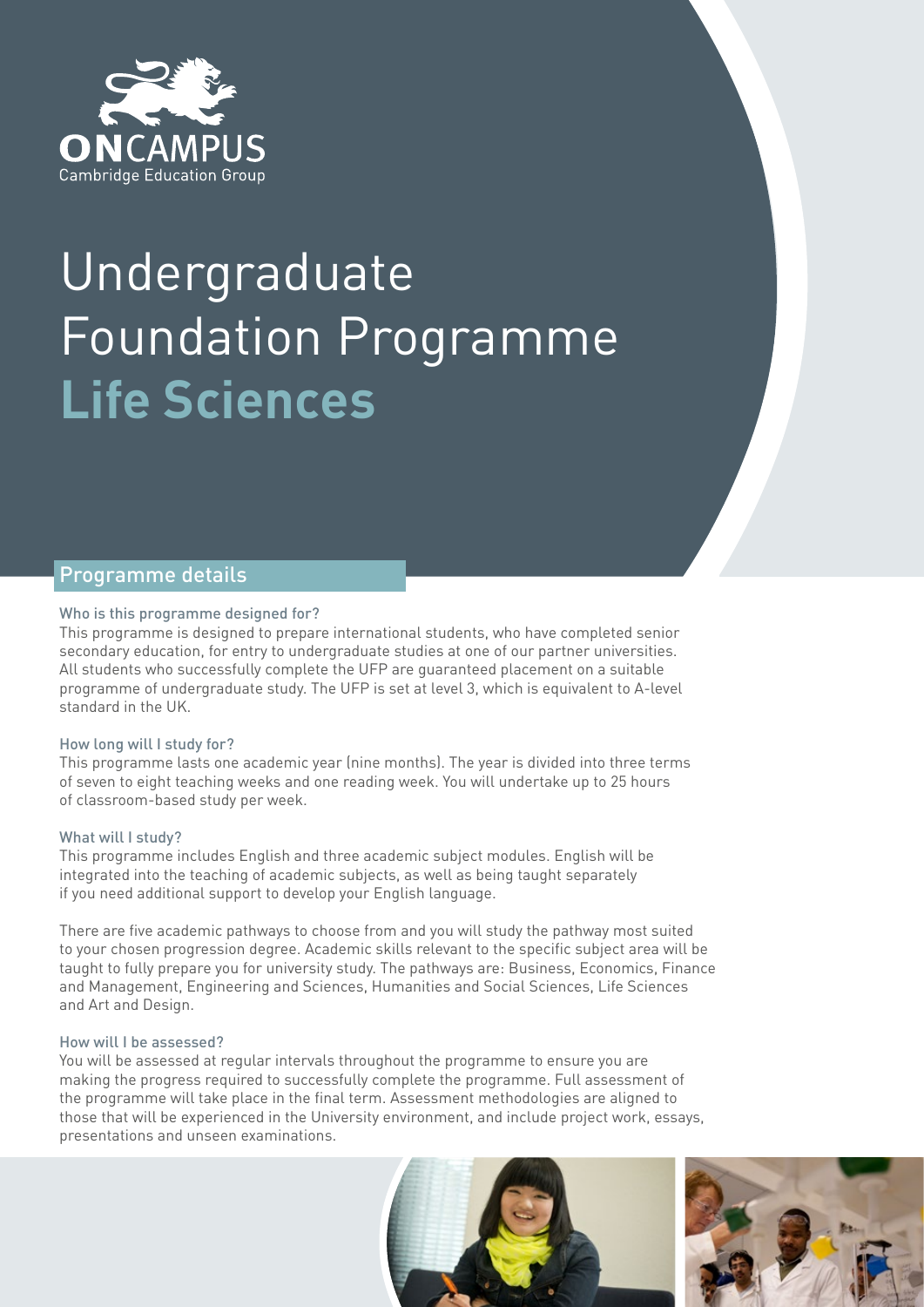# • **Molecular Biology**

Molecular biology is the study of the molecular basis of biological activity and overlaps biology and chemistry. This course aims to develop knowledge and understanding of molecular biology through the key biomolecules involved in building and maintaining cells. It explores some applications of biology from the biochemistry that determines an individual, through how this is expressed and looks at the ways in which biochemistry of DNA and protein synthesis is applied in industry and research. It will enable you to recognise the value of molecular biology in personal life and in society at large and promote its responsible use.

Upon successful completion of this module, you will be able to:

• Be suitably prepared for biological studies at a higher level and for professional courses requiring knowledge of biology on admission

• Recognise the value of biology, chemistry and molecular biology in personal life and in society at large and be able to promote its responsible use

# **1. Knowledge and Understanding of science**

- Recognise, recall and demonstrate a fundamental understanding of chemistry and chemical principles
- Recognise, recall and demonstrate an understanding of the biochemistry in living systems
- Outline the principles involved in commercial applications of biology and molecular biology
- Analyse and evaluate scientific knowledge and processes.
- Relate scientific evidence to scientific explanations and theories
- Analyse and evaluate scientific knowledge and processes.
- Explain who the Economic Actors are and what are their motives

# **2. Application of science and scientific methodology**

- Apply scientific knowledge to processes to unfamiliar situations including those related to issues
- Assess the validity, reliability and credibility of scientific information
- Select, organise and communicate relevant information in a variety of forms

# **3. Scientific methodology**

• Demonstrate and describe ethical, safe and skilful practical techniques, selecting appropriate quantitative and qualitative methods



- Make, record and communicate reliable and valid observations and measurements with appropriate precision and accuracy
- Analyse, interpret, explain and evaluate the methodology, results and impact of their own or others' experimental investigations

## **Cells**

Organs, tissues and cells; Imaging cells using light microscopy and electron microscopy. The structure and key components of prokaryotic cells; organisation of eukaryotic cells;

# **Transport across the cell membrane**

The structure of the plasma membrane, diffusion, facilitated diffusion, osmosis, active transport, exocytosis and endocytosis

The Periodic Table, Atomic Structure and bonding

Metals and non-metals, structure of an atom, electronic configuration, chemical bonding, bond polarity, shapes pf simple molecules, chemistry of group 1 and group 7

# **Formulae, Equations and Moles**

Empirical and molecular formulae, calculations involving mass, moles and gas volumes, calculations involving concentration

# **Introduction to Redox**

Oxidation states and redox reactions

# **Introduction to Organic Chemistry**

Nomenclature, isomerism, classification of organic reactions

# **Introduction to the Biomolecules Carbohydrates, Lipids and Proteins**

Biomolecules; monomers, dimers and polymers; condensation and hydrolysis reactions in biology

Carbohydrates; monosaccharides, disaccharides and polysaccharides; glycosidic bonds

Lipids; fats, oils and waxes; ester bonds; roles of lipids as energy stores; general formula of amino acids; peptide bonds; protein structure: primary, secondary, tertiary and quaternary structure; fibrous and globular proteins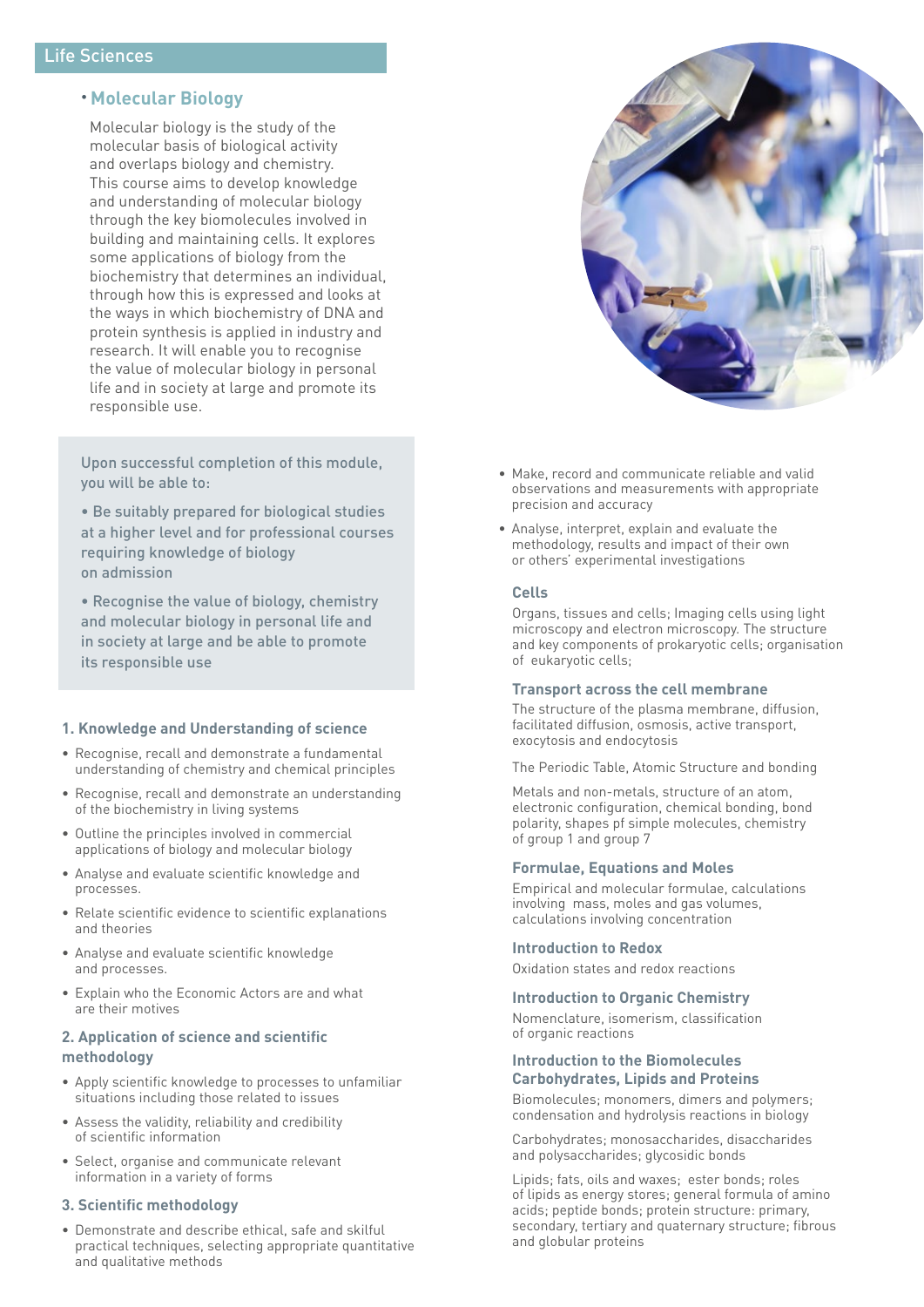# Life Sciences

#### **Enzymes as catalysts**

Collision Theory, enthalpy level diagrams, rate of reaction, order of reaction

Calculating: rate of reaction, half-life and activation energy

Enzymes as catalysts; active site and specificity; factors which affect activity including inhibition; commercial uses of enzymes

## **Introduction to DNA**

DNA as the genetic material. Composition of DNA and RNA; base pairing, backbone, the double helix. DNA replication, PCR and forensics

# **The genetic code and chromosomes**

DNA transcription and translation. DNA mutations

## **Genetics**

Genes, variation and inheritance

Construct monohybrid crosses or Punnett squares to illustrate and interpret the potential results of breeding organisms with particular genetic characteristics. Using genetic fingerprinting to determine paternity

# **Cell division**

The process of cell division by mitosis and meiosis

Karyotyping and chromosomal abnormalities

#### **Genetic engineering**

Outline the principles involved in commercial applications of biology such as the production of recombinant insulin by bacteria and the use of GMOs

#### **Uses of Spectroscopy in Biomedical Sciences**

Electromagnetic spectrum and its effects on molecules, infrared spectroscopy (IR), nuclear magnetic resonance spectroscopy (NMR) and mass spectroscopy

# • **Biology and Biochemistry**

Living organisms are complex combinations of molecules, cells and organs all working in concert in order to successfully maintain that organism within its environment and to pass on genetic information to the next generation. By studying the different aspects of biology you will understand how each part of the whole works, how they are all interconnected and the impact on the whole when one part malfunctions. This module also studies the biochemistry of energy production and the pathways through which the energy is transferred in the biome and ways in which we seek to control the outcomes.

Upon successful completion of this module, you will be able to:

• Be suitably prepared for biological and biomedical studies at a higher level and for professional courses requiring knowledge of biology on admission

• Recognise the value of biology and biochemistry in personal life and in society at large and be able to promote its responsible use

## **1. Knowledge and Understanding of science**

- Recognise, recall and demonstrate an understanding of the biochemistry in living systems
- Consider aspects of nervous and hormonal control
- Define heterotrophic nutrition and nutritional strategies adopted by mammals
- Describe and explain how homeostatic mechanisms function to maintain the body in a state of equilibrium and so allow a degree of independence from the external environment
- Analyse and evaluate scientific knowledge and processes.
- Relate scientific evidence to scientific explanations and theories
- Analyse and evaluate scientific knowledge and processes



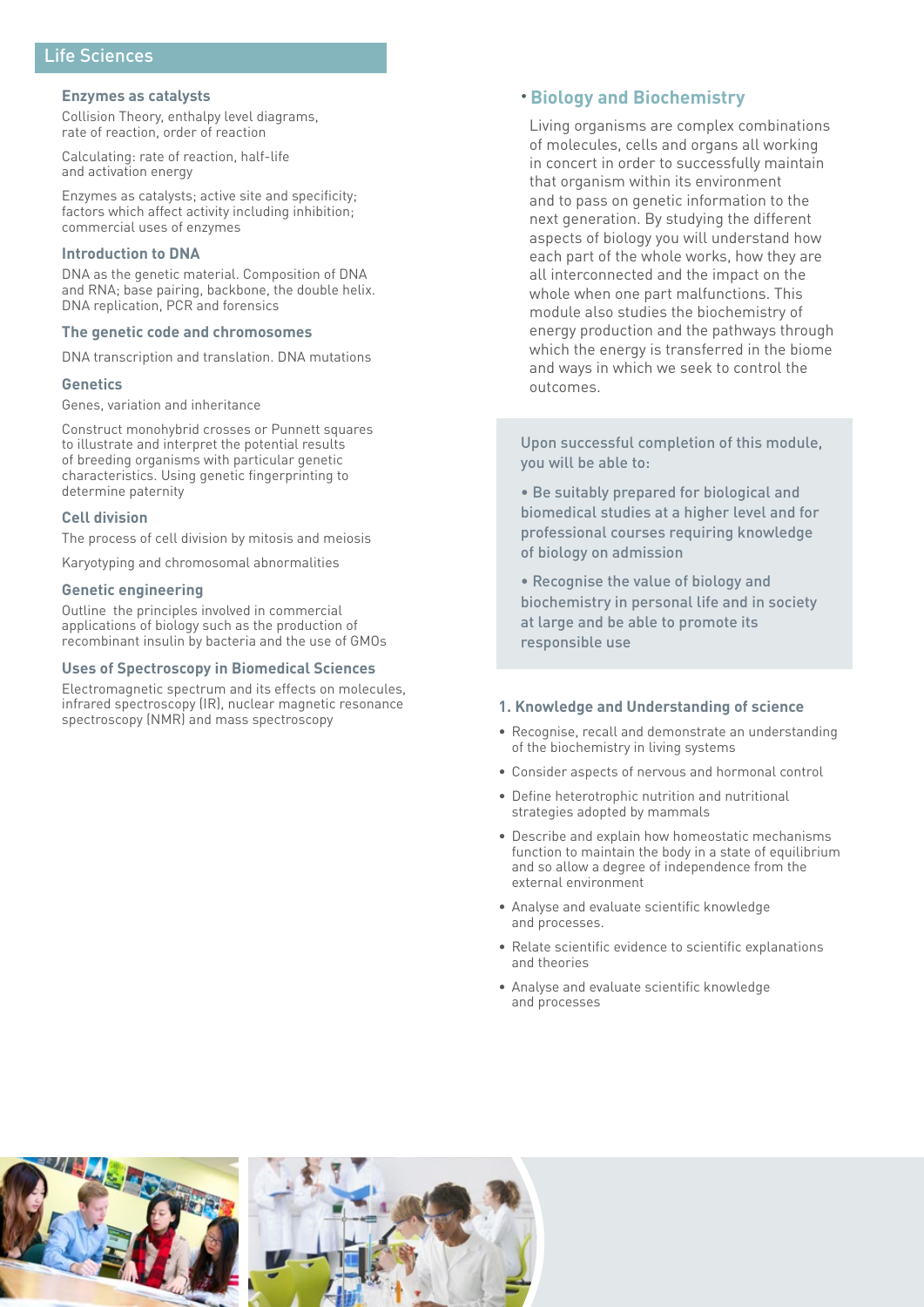# **2. Application of science and scientific methodology**

- Apply scientific knowledge to processes to unfamiliar situations including those related to issues
- Assess the validity, reliability and credibility of scientific information
- Select, organise and communicate relevant information in a variety of forms

# **3. Scientific methodology**

- Demonstrate and describe ethical, safe and skilful practical techniques, selecting appropriate quantitative and qualitative methods
- Make, record and communicate reliable and valid observations and measurements with appropriate precision and accuracy
- Analyse, interpret, explain and evaluate the methodology, results and impact of their own or others' experimental investigations

# **Levels of Biological Organisation**

Organ systems and their specific functions, tissue types and specialised cells

Contrast key features of plant and animal cells

## **The reproductive system**

Processes of male and female gametogenesis, fertilisation, foetal development, birth, lactation and sources and roles of some key hormones involved in human reproduction

# **The nervous system**

Compare nervous and hormonal control systems

Neurones and nerve impulses. Describe the structure of a myelinated neurone and explain the formation and propagation of an impulse. Describe the features of synapses and relate to function

Fight or flight –hormones and the nervous system working in concert

## **Breathing**

Structure and function of the respiratory system Gaseous exchange in the lungs and lung disease

## **The heart**

The structure of the heart and regulation of the cardiac cycle.

## **Vascular system**

Structure of the blood vessels and their contents, diversity of transport functions of blood

#### **Immunity**

The roles of the different components of the immune system

Blood clotting, phagocytosis, inflammation response. Cell mediated and antibody mediated immune responses

Vaccination

#### **Disease**

Distinguish between illness and disease, infectious and non-infectious disease – symptoms and causes of disease

# **Energy flow and biogeochemical cycles**

Trace the flow of energy through a food web and recognise the significance of carbon and nitrogen cycles. Why food must be digested

## **The digestive system**

Heterotrophic nutrition and nutritional strategies adopted by mammals

The structure of the human digestive system, the initial processing of food items and different roles played by enzymes

The absorption of digested food

The roles of insulin and glucagon

#### **Homeostasis, Kidneys and the liver**

Regulation of body processes – temperature, Water, respiratory gases, glucose

The structure and function of the kidneys

Identify gross structure kidneys, describe terms 'homeostasis' and 'negative feedback' explain important functions of the liver and the role of ADH

Identify gross structure of liver and its role in homeostasis and detoxifying the body

Role of the circadian rhythm

#### **Cellular respiration**

The chemistry of glycolysis, citric acid cycle and the electron transport chain. The structure and function of mitochondria in ATP production

## **Photosynthesis**

The light and dark cycles, electron transport chain, c3 vs C4 plants, chloroplasts

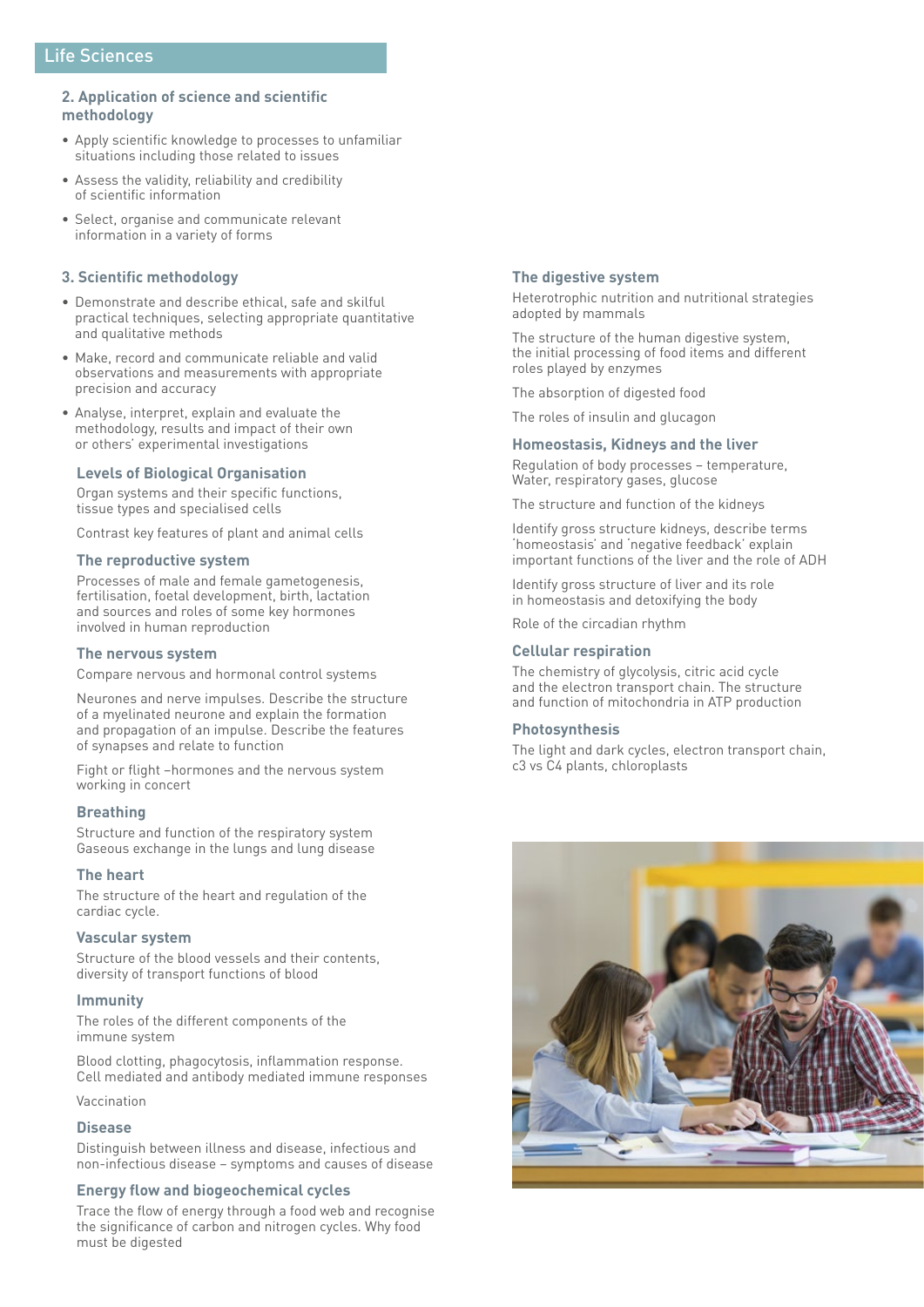# • **Skills for Science**

Progress in the sciences is made through scientific experimentation and interpretation of the results. In order to complete this accurately and safely it is important to understand experimental design and methodology and how to analyse results. This module aims to prepare you for laboratory work, develop your data analysis skills and teach you how to report and critique your findings. It will also introduce you to regulation of scientific and medical research and medical ethics.

## **1. Scientific communication**

- Understand that scientific writing should present facts and their interpretation
- Understand how writing style and language is altered for different audiences
- Understand the differences the two main types of scientific writing style: Laboratory reports and Essays
- Understand that essays must have an introduction at the beginning and a conclusion at the end
- How to communicate your findings and knowledge with non-scientists as well as other scientists

## **2. Basic mathematical skills**

- Make use of appropriate units in calculations
- Use expressions in decimal and standard form
- Ratios, fractions and percentages
- Understand the terms mean, median and mode
- Understand measures of dispersion, including standard deviation

## **3. Scientific methodology**

- Describe how and why appropriate control experiments should be used
- Identify the dependent and independent variables
- Identify the limitations of the material, apparatus and techniques used in chemistry and biology experiments

## **Handling data**

Collect and present raw data in a suitable table

Plot two variables from experimental or other data on a suitable graph

Construct and interpret frequency tables and diagrams, bar charts and histograms

# **Laboratory safety**

How to make and record observations

How to perform an investigation in a methodical and organised way showing full regard for the safety of the investigator and others potential affected by said investigation

How to identify which part(s) of an investigation carries potential risk to the investigation and/or the environment

#### **Laboratory reports**

Understand that laboratory reports have the following sections: Introduction, Materials, Methods, Diagram, Results, Discussion and Conclusion

#### **Selecting and using a statistical test**

Construct an appropriate null hypothesis

Calculate the test statistic given a standard scientific calculator and understand how to use probability for acceptance or rejection of the null hypothesis

The chi-squared test to test the significance of the difference between observed and expected phenotypic ratios

The Student's t-test

## **Introduction to medical ethics**

Outline the role of regulation in scientific and medical research

Consequences of misrepresenting scientific and medical information

Clinical trials; regulation, recruitment and consent

Patient confidentiality

Three core concepts of best interests, autonomy and rights of the patient

The ethical criticism and defence of research on biological, animals and humans and how it is publicised